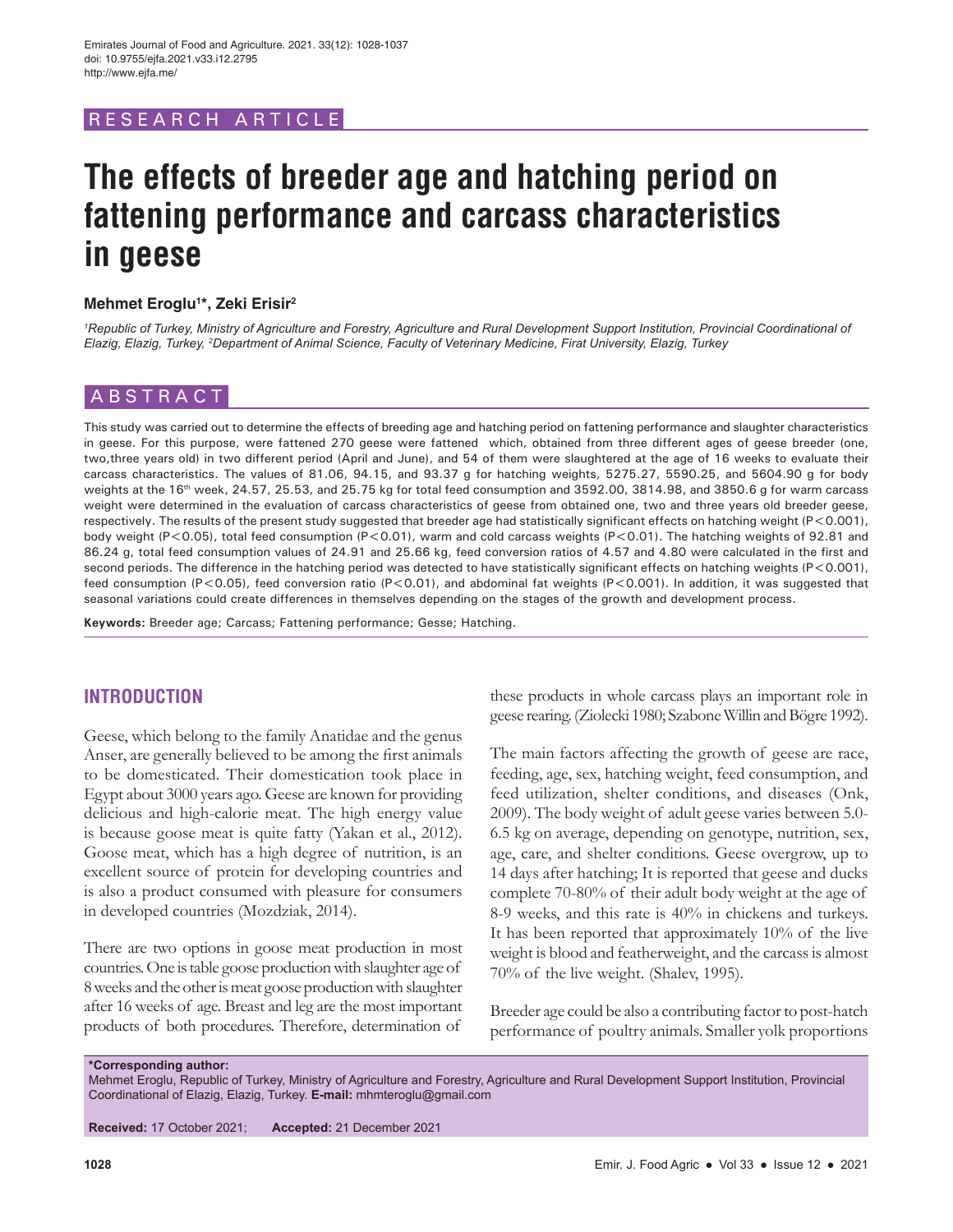of eggs from a young flock may be associated with low final body weight of their offspring (Ulmer-Franco et al., 2010). Hulet et al. (2007) reported that broilers from old breeders had higher body weight until 35 day compared with broilers from the young breeders. El Sabry et al. determined the feed consumption in young and old flocks of broilers as 3.42 and 3.70 kg, respectively. It is is associated with the correlation between higher body weight and feed consumption, which is the result of increased hatch weight with breeder age. Geese usually laying in between February and July (Eroglu et al., 2021) These months have different environmental conditions such as temperature, humidity and photoperiod. These differences create variance in growth and carcass performances, which affect productivity, especially in the production of table geese.

Tilki et al. (2005), found an average live weight of 733, 1437, 2305, 3332, 3917, 4148, 4256 and 4371 g for 2, 4, 6, 8, 10, 12, 14 and 16 week old male geese and 713, 1346, 1953, 3174, 3468, 3751, 3949 and 4071 g for female geese. Uhlířová et al. (2018), in a study by Eskildsen Schwer hybrid geese, the body weights of male and female geese at 16 weeks were 6550 and 5899 g, respectively, and the carcass yield was 72.1% and 71.8%.

In a study conducted to compare different feeding methods in Zatorska and Beyaz Kolda geese, Zatorska geese consumed 25.6 kg of feed while White Kolda geese consumed 26.6 kg of feed in 14 weeks. The feed conversion ratio was 6.0 and 5.4 in Zatorska and Beyaz Kolda geese (Elminowska-Wenda, 1997).

The present study was conducted to evaluate the effect of different breeder age and hatching period on growth performance and carcass characteristics in geese.

## **MATERIAL AND METHOD**

## **Animal material**

This study was carried out in a privately owned farm with Eskildsen Schwer hybrid breeder geese in Kovancılar district of Elâzığ. Ethics committee approval was obtained for this study with the decision 2018/115 of Fırat University Animal Experiments Local Ethics Committee. In April and June total of 270 Eskildsen Schwer goslings, which were obtained from one, two, and three year old breeders, were taken into the fattening after hatching. At the end of fattening, 54 goose carcasses were slaughtered to determine their characteristics (Graph 1).

#### **Feed material**

During the first 4 weeks, the starter feed containing 2900 ME, kcal/kg energy and 20.00% crude protein was used to feed the goslings. In the following weeks, grower feed containing 3000 ME, kcal/kg energy and 15.00% crude protein was given to all geese *ad libitum*. Details of the relevant rations are given in Table 1. Animals always had access to clean and fresh water via drinking nipples.

## **Fattening performance**

Goslings obtained from different breeder aged geese in both hatching periods were weighed at hatching, and the average body weight of the groups were determined. Then, 45 goslings were divided into three subgroups for each breeder age group, representing the average hatching weight of without gender discrimination. All subgroups were fed in a closed shelter with straw-bed compartments, in 5 square meters in the first four weeks than in 15 square meters in the remaining period. The live weights and feed consumption of the geese were weighed and followed during 16 weeks; Live weight gain and feed consumption were determined. A scale sensitive to 1 g (CAS SW-II) was used for weighing.

Vitality and feed conversion ratio were calculated with the following formulas:

| Table 1: Ingredients and nutrient composition of experimental |
|---------------------------------------------------------------|
| diets $(\%)^*$                                                |

| Ingredients %             | <b>Starter</b> | Grower       |
|---------------------------|----------------|--------------|
|                           | $(0-4$ weeks)  | (4-16 weeks) |
| Corn                      | 59.07          | 60.67        |
| Wheat                     | 1.00           | 10.50        |
| Wheat bran                | 3.00           | 5.00         |
| Corn bran                 | 1.50           | 4.00         |
| Corn gluten, 43% hp       | 4.75           | 3.40         |
| Soybean meal, 44% hp      | 27.35          | 12.50        |
| Vegetable oil             | 0.75           | 1.21         |
| Dicalcium phosphate       | 0.93           | 1.05         |
| Limestone                 | 0.84           | 0.72         |
| L-lysine hydrochloride    | 0.06           | 0.25         |
| DI-methionine             | 0.10           | 0.10         |
| Salt                      | 0.30           | 0.25         |
| Sodium bicarbonate        | 0.10           | 0.10         |
| Vitamin-mineral mix**     | 0.25           | 0.25         |
| Total                     | 100            | 100          |
| Nutritional composition % |                |              |
| Dry matter, %             | 89.40          | 89.40        |
| ME, kcal/kg               | 2900           | 3000         |
| Crude protein, %          | 20.00          | 15.00        |
| Crude cellulose, %        | 3.91           | 3.50         |
| Ether extract, %          | 2.74           | 3.46         |
| Crude ash, %              | 5.16           | 4.45         |
| Calcium                   | 0.65           | 0.60         |
| Phosphorus                | 0.30           | 0.30         |
| Sodium                    | 0.18           | 0.17         |
| Lysine                    | 1.00           | 0.87"        |

\* Calculated

\*\*Vitamin A: 10000 IU, Vitamin D3: 4000 IU, Iron: 30 mg, Iodine: 1.5 mg, Cobalt: 0.5 mg, Copper: 5 mg, Manganese: 80 mg, Zinc: 80 mg, Selenium: 0.3 mg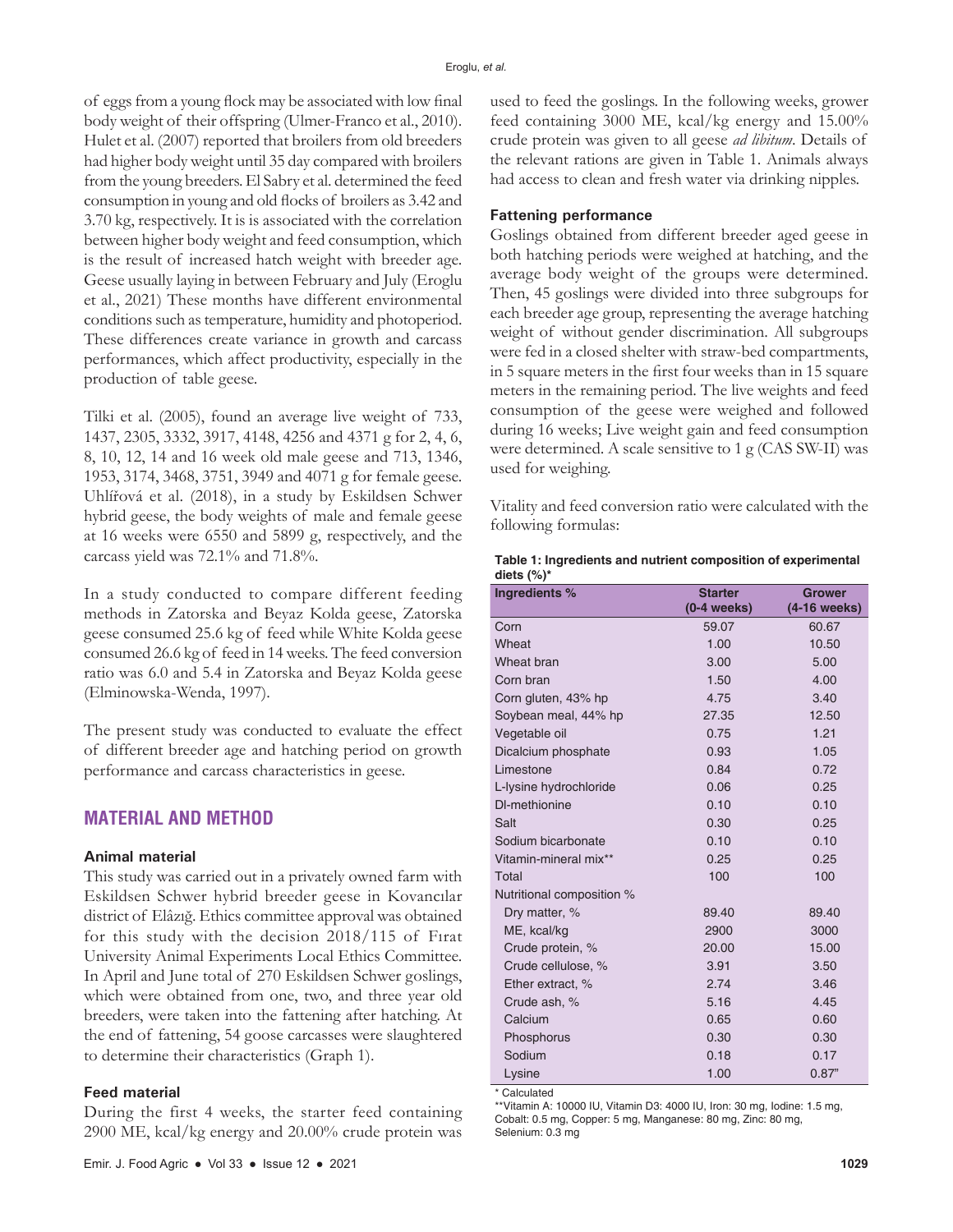Vitality  $=$  (Number of living goslings/Total number of goslings) x100,

Feed Conversion Rate = Total amount of feed consumed/ Total live weight gain.

# **Carcass characteristics**

At end of the fattening periods, nine geese that were selected to reflect the average group weight without gender discrimination were slaughtered to determine carcass characteristics from each breeder age group. The geese were starved overnight and slaughtered early in the morning. The slaughter weights of the animals were determined just before slaughter. The decapitated geese were weighed again after their blood was shed and their blood weights were determined. Subsequently, geese whose feathers were removed by the wet method were weighed again, and their featherweights were determined. The abdomen of the geese was opened, the internal organs were removed and cleaned, and the gizzard, heart, liver, and intestine were weighed. Then, the hot carcass weights were determined. After the slaughtered geese had been stored at  $+4$ °C for 24 hours, they were weighed again, and their cold carcass weights were determined. The carcasses were dissected according to the method outlined by Jones (1984). Carcass separated from the part where the neck enters the chest, the thighs are from art. coxae, the chest from facies art. sternocostal, wings from art. humeri, the rest was weighed together with the back.

The values related to the carcass characteristics were calculated using the following formulas.

Hot Carcass percentage = (Hot Carcass Weight/Slaughter weight) x 100,

Cold Carcass percentage = (Cold Carcass Weight/Slaughter weight) x 100,

Neck Ratio = (Neck Weight/Cold Carcass Weight) x 100,

Thigh Ratio  $=$  (Thigh Weight/Cold Carcass Weight) x 100,

Chest ratio = (Breast Weight/Cold Carcass Weight) x 100,

Back Ratio = (Back Weight/Cold Carcass Weight) x 100,

Abdominal Fat Ratio = (Abdominal Fat Weight/Cold Carcass Weight) x 100.

Head Ratio = (Head Weight/Slaughter weight) x 100,

Blood Ratio = (Blood Weight/Slaughter Weight) x 100,

Feather Ratio = (Feather Weight/Slaughter Weight) x 100,

Liver Ratio = (Liver Weight/Slaughter Weight) x 100,

Heart Rate  $=$  (Heart Weight/Slaughter weight) x 100,

Gizzard Ratio = (Gizzard Weight/Slaughter Weight) x 100,

Intestine Ratio = (Intestinal Weight/Slaughter weight) x 100

# **Statistical analysis**

The research was planned as a factorial experimental design in randomized plots of 2 hatching periods (First and Second periods) x 3 ages (1, 2, and 3 years old breeder age geese). Analysis of variance was applied using the General Linear Model procedure to compare the groups in the relevant data. Tukey HSD test was used to post-hoc analysis. The SPSS 21 programme was used to analyze the data. It was taken into account that the difference between the groups was statistically significant when P<0.05.

# **RESULTS**

## **Fattening performance**

Body weights depending on different breeder ages and hatching periods are given in Table 2.

According to different breeder ages, the average hatching weight was figured out as 81.06, 94.15, and 93.37 g in geese with breeder ages 1, 2, and 3, respectively, and 5275.27, 5590.25, and 5604.90 g at the 16<sup>th</sup> week of fattening. According to different breeder ages, no significant statistical difference was observed in weights at  $2<sup>nd</sup>-8<sup>th</sup>$  weeks (P>0.05). Hatching weight (P<0.001), and at  $10^{th}$ -16<sup>th</sup> weeks. (P<0.05), the differences between groups were found statistically significant.

In the groups examined by hatching period, the average hatching weight in the first and second periods was 92.81 and 86.24 g, respectively (Table 2).The average sixteenth-week bodyweight were determined as 5543.71 and 5436.57 g (Table 2). İstatistically, differences were not observed in the groups examined according to the hatching period at the 12 th-16th weeks (P>0.05). The differences in hatching and  $2<sup>nd</sup>$  week (P<0.001),  $4<sup>th</sup>$  -8<sup>th</sup> weeks (P<0.01),  $10<sup>th</sup>$  week (P<0.05) were found statistically significant. The interaction between breeder age and hatching period was statistically significant in hatching weight (P<0.001); In the other weeks, there was no statistically significant difference in the interactions (P>0.05).

The geese total feed consumption amounts depending to breeder ages and the hatching period are given in Table 3. İn terms of breeder ages, the  $12<sup>th</sup>$  week (P<0.01) and the  $10<sup>th</sup>$ ,  $14<sup>th</sup>$ , and  $16<sup>th</sup>$  weeks (P<0.05) were statistically significant;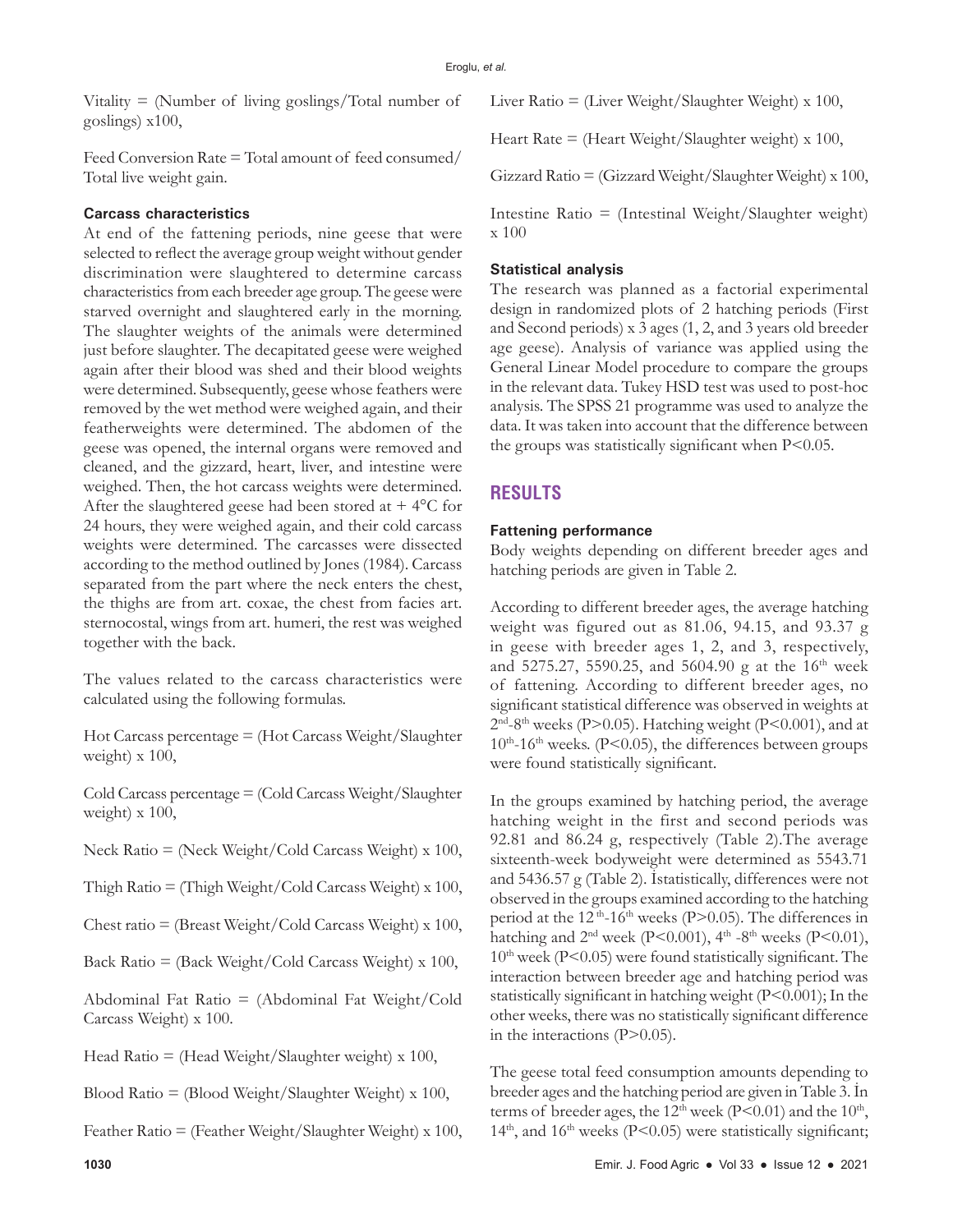| Table 2: Body weights (in g), during the study |     |                    |            |                      |                      |                      |                       |                       |                       |                       |  |  |
|------------------------------------------------|-----|--------------------|------------|----------------------|----------------------|----------------------|-----------------------|-----------------------|-----------------------|-----------------------|--|--|
| <b>Groups</b>                                  | n   | <b>Hatching</b>    | $2nd$ week | 4 <sup>th</sup> week | 6 <sup>th</sup> week | 8 <sup>th</sup> week | 10 <sup>th</sup> week | 12 <sup>th</sup> week | 14 <sup>th</sup> week | 16 <sup>th</sup> week |  |  |
| <b>Breeder Age</b>                             |     |                    |            |                      |                      |                      |                       |                       |                       |                       |  |  |
| One                                            | 90  | 81.06 <sup>b</sup> | 734.85     | 2100.00              | 3214.52              | 3991.62              | 4493.52 <sup>b</sup>  | 4850.82 <sup>b</sup>  | 5114.94 <sup>b</sup>  | 5275.27 <sup>b</sup>  |  |  |
| Two                                            | 90  | 94.15a             | 790.21     | 2250.75              | 3377.71              | 4170.47              | 4814.58 <sup>a</sup>  | 5222.50 <sup>a</sup>  | 5449.01 <sup>a</sup>  | 5590.25 <sup>a</sup>  |  |  |
| <b>Three</b>                                   | 90  | 93.37a             | 789.22     | 2199.43              | 3354.79              | 4199.27              | 4821.75 <sup>a</sup>  | 5185.74 <sup>a</sup>  | 5456.80 <sup>a</sup>  | 5604.90 <sup>a</sup>  |  |  |
| <b>Hatching Period</b>                         |     |                    |            |                      |                      |                      |                       |                       |                       |                       |  |  |
| First (April)                                  | 135 | 92.81              | 818.30     | 2288.70              | 3450.99              | 4264.23              | 4819.78               | 5151.22               | 5397.90               | 5543.71               |  |  |
| Second (June)                                  | 135 | 86.24              | 724.55     | 2078.08              | 3180.35              | 3976.68              | 4600.12               | 5021.49               | 5282.60               | 5436.57               |  |  |
| Breeder Age x Hatching Period                  |     |                    |            |                      |                      |                      |                       |                       |                       |                       |  |  |
| One x First                                    | 45  | 82.80              | 769.75     | 2210.73              | 3397.29              | 4119.88              | 4565.99               | 4890.23               | 5148.79               | 5307.57               |  |  |
| One x Second                                   | 45  | 79.32              | 699.96     | 1989.26              | 3031.76              | 3863.37              | 4421.05               | 4811.42               | 5081.09               | 5242.98               |  |  |
| Two x First                                    | 45  | 98.09              | 817.11     | 2340.66              | 3472.18              | 4271.19              | 4865.05               | 5225.46               | 5460.52               | 5610.79               |  |  |
| Two x Second                                   | 45  | 90.21              | 763.31     | 2160.84              | 3283.24              | 4069.76              | 4764.11               | 5219.55               | 5437.50               | 5569.72               |  |  |
| One x First                                    | 45  | 97.55              | 868.05     | 2314.72              | 3483.52              | 4401.64              | 5028.29               | 5337.98               | 5584.38               | 5712.78               |  |  |
| Three x Second                                 | 45  | 89.18              | 710.39     | 2084.14              | 3226.06              | 3996.90              | 4615.21               | 5033.51               | 5329.21               | 5497.03               |  |  |
| SEM*                                           |     | 0,1                | 9,34       | 25,62                | 35,33                | 40,74                | 46,92                 | 47,22                 | 47,77                 | 47,65                 |  |  |
| P Value                                        |     |                    |            |                      |                      |                      |                       |                       |                       |                       |  |  |
| <b>Breeder Age</b>                             |     | < 0.001            | >0.05      | >0.05                | >0.05                | >0.05                | < 0.05                | < 0.05                | < 0.05                | < 0.05                |  |  |
| <b>Hatching Period</b>                         |     | < 0.001            | < 0.001    | < 0.01               | < 0.01               | < 0.01               | < 0.05                | < 0.05                | >0.05                 | >0.05                 |  |  |
| Breeder Age x<br><b>Hatching Period</b>        |     | < 0.001            | >0.05      | >0.05                | >0.05                | >0.05                | >0.05                 | >0.05                 | >0.05                 | >0.05                 |  |  |

a,b :Differences in superscript letters within columns represent significant differences between groups.

SEM: Standard error of means

#### **Table 3: Feed consumptions (in kg), during the study**

| <b>Groups</b>                    | $\mathsf{n}$ | $2nd$ week | 4 <sup>th</sup> week | 6 <sup>th</sup> week | 8 <sup>th</sup> week | 10 <sup>th</sup> week | 12 <sup>th</sup> week | 14 <sup>th</sup> week | 16 <sup>th</sup> week |
|----------------------------------|--------------|------------|----------------------|----------------------|----------------------|-----------------------|-----------------------|-----------------------|-----------------------|
| <b>Breeder Age</b>               |              |            |                      |                      |                      |                       |                       |                       |                       |
| One                              | 90           | 0.97       | 3.51                 | 6.51                 | 10.38                | 14.06 <sup>b</sup>    | $17.55^{b}$           | 21.09 <sup>b</sup>    | 24.57 <sup>b</sup>    |
| Two                              | 90           | 1.01       | 3.69                 | 6.80                 | 10.83                | 14.71a                | $18.53^{ab}$          | 22.07a                | 25.53a                |
| Three                            | 90           | 1.06       | 3.64                 | 6.86                 | 10.76                | 14.76a                | $18.46^{\text{a}}$    | 22.10a                | 25.75a                |
| <b>Hatching Period</b>           |              |            |                      |                      |                      |                       |                       |                       |                       |
| First (April)                    | 135          | 1.03       | 3.70                 | 6.81                 | 10.64                | 14.34                 | 17.79                 | 21.37                 | 24.91                 |
| Second (June)                    | 135          | 1.00       | 3.53                 | 6.63                 | 10.67                | 14.68                 | 18.57                 | 22.14                 | 25.66                 |
| Breeder Age x Hatching Period    |              |            |                      |                      |                      |                       |                       |                       |                       |
| One x First                      | 45           | 0.96       | 3.65                 | 6.69                 | 10.45                | 14.00                 | 17.30                 | 20.86                 | 24.33                 |
| One x Second                     | 45           | 0.98       | 3.37                 | 6.34                 | 10.30                | 14.12                 | 17.81                 | 21.32                 | 24.81                 |
| Two x First                      | 45           | 1.02       | 3.80                 | 6.91                 | 10.88                | 14.65                 | 18.13                 | 21.50                 | 24.90                 |
| Two x Second                     | 45           | 1.0        | 3.58                 | 6.69                 | 10.77                | 14.78                 | 18.94                 | 22.64                 | 26.16                 |
| One x First                      | 45           | 1.12       | 3.66                 | 6.85                 | 10.59                | 14.38                 | 17.96                 | 21.74                 | 25.51                 |
| Three x Second                   | 45           | 1.01       | 3.63                 | 6.88                 | 10.94                | 15.14                 | 18.96                 | 22.47                 | 26.00                 |
| SEM*                             |              | 0,017      | ,029                 | ,056                 | ,075                 | ,093                  | ,115                  | ,139                  | ,175                  |
| P Value                          |              |            |                      |                      |                      |                       |                       |                       |                       |
| <b>Breeder Age</b>               |              | >0.05      | >0.05                | >0.05                | >0.05                | < 0.05                | < 0.01                | < 0.05                | < 0.05                |
| <b>Hatching Period</b>           |              | >0.05      | < 0.05               | >0.05                | >0.05                | >0.05                 | < 0.01                | < 0.05                | < 0.05                |
| Breeder Age x Hatching<br>Period |              | >0.05      | >0.05                | >0.05                | >0.05                | >0.05                 | >0.05                 | >0.05                 | >0.05                 |

a,b :Differences in superscript letters within columns represent significant differences between groups.

SEM: Standard error of means

the differences in the other weeks were statistically insignificant (P>0.05).

amounts for the interaction of hatching period and breeder age in all weeks  $(P>0.05)$ .

As for total feed consumption in term of hatching period, differences were statistically significant at  $12<sup>th</sup>$  weeks (P<0.01) and at  $4<sup>th</sup>$ ,  $14<sup>th</sup>$  and  $16<sup>th</sup>$  weeks (P<0.05); differences at other weeks were insignificant (P>0.05). There was no statistically significant difference in total feed consumption Feed conversion rates by week for different breeder ages and hatching periods are given in Table 4. Depending on breeder age, feed conversion ratios were determined as 4.73, 4.65, and 4.67, respectively, in the 16-week total fattening period. It was found that the differences in feed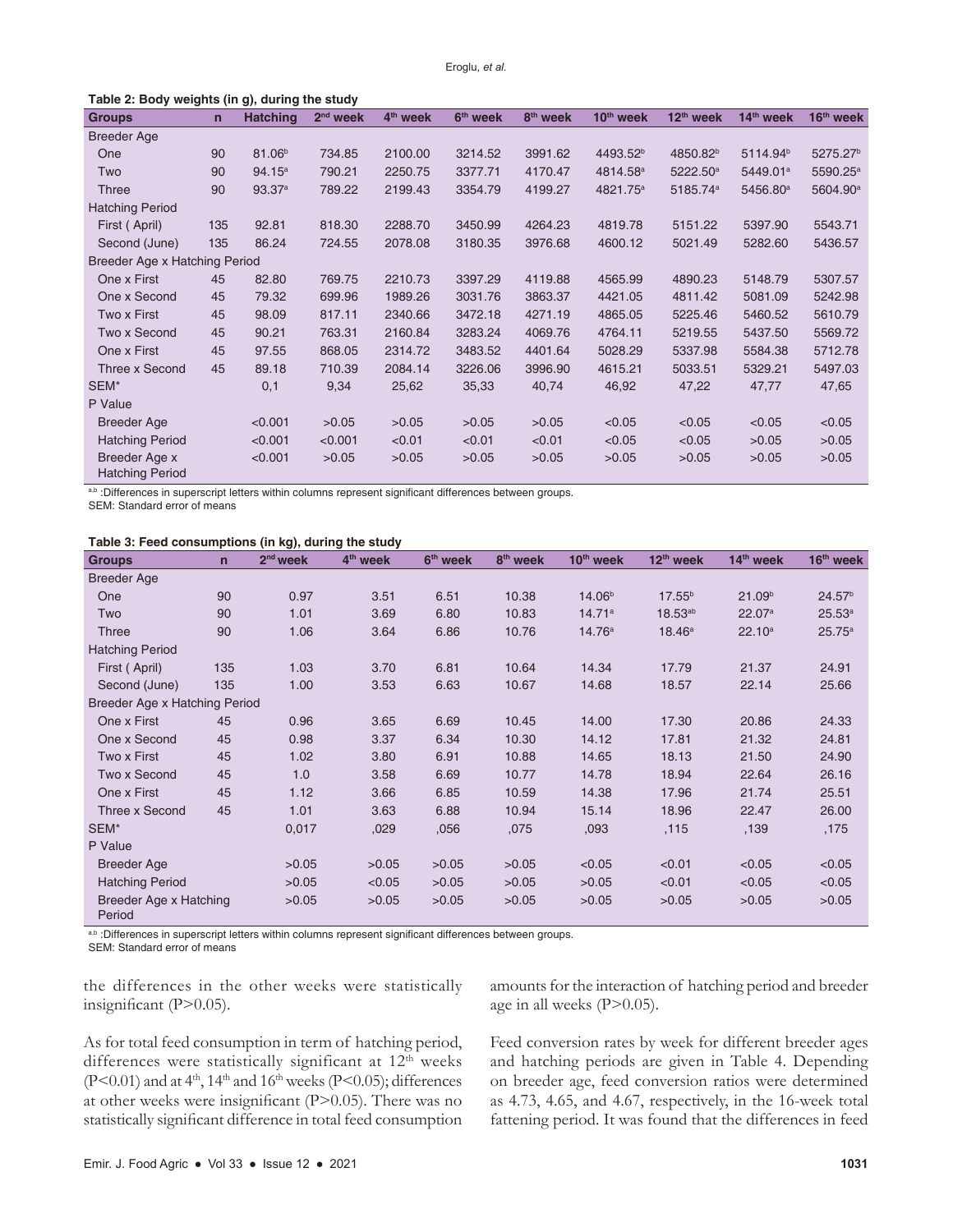**Table 4: Feed conversion ratio during the study**

| <b>Groups</b>                    | $\mathsf{n}$ | $2nd$ week | 4 <sup>th</sup> week | 6 <sup>th</sup> week | 8 <sup>th</sup> week | 10 <sup>th</sup> week | 12 <sup>th</sup> week | 14 <sup>th</sup> week | 16 <sup>th</sup> week |
|----------------------------------|--------------|------------|----------------------|----------------------|----------------------|-----------------------|-----------------------|-----------------------|-----------------------|
| <b>Breeder Age</b>               |              |            |                      |                      |                      |                       |                       |                       |                       |
| One                              | 90           | 1.49       | 1.74                 | 2.08                 | 2.66                 | 3.19                  | 3.68                  | 4.19                  | 4.73                  |
| Two                              | 90           | 1.46       | 1.71                 | 2.07                 | 2.65                 | 3.12                  | 3.61                  | 4.12                  | 4.65                  |
| <b>Three</b>                     | 90           | 1.54       | 1.74                 | 2.11                 | 2.63                 | 3.13                  | 3.63                  | 4.13                  | 4.67                  |
| <b>Hatching Period</b>           |              |            |                      |                      |                      |                       |                       |                       |                       |
| First (April)                    | 135          | 1.42       | 1.69                 | 2.03                 | 2.55                 | 3.04                  | 3.52                  | 4.03                  | 4.57                  |
| Second (June)                    | 135          | 1.57       | 1.77                 | 2.14                 | 2.74                 | 3.25                  | 3.76                  | 4.26                  | 4.80                  |
| Breeder Age x Hatching Period    |              |            |                      |                      |                      |                       |                       |                       |                       |
| One x First                      | 45           | 1.39       | 1.71                 | 2.02                 | 2.59                 | 3.13                  | 3.60                  | 4.12                  | 4.66                  |
| One x Second                     | 45           | 1.58       | 1.76                 | 2.15                 | 2.72                 | 3.25                  | 3.76                  | 4.26                  | 4.80                  |
| Two x First                      | 45           | 1.42       | 1.69                 | 2.04                 | 2.60                 | 3.07                  | 3.53                  | 4.01                  | 4.51                  |
| Two x Second                     | 45           | 1.51       | 1.73                 | 2.09                 | 2.71                 | 3.17                  | 3.69                  | 4.23                  | 4.78                  |
| One x First                      | 45           | 1.45       | 1.65                 | 2.02                 | 2.46                 | 2.91                  | 3.42                  | 3.96                  | 4.54                  |
| Three x Second                   | 45           | 1.62       | 1.82                 | 2.19                 | 2.80                 | 3.35                  | 3.83                  | 4.28                  | 4.81                  |
| SEM*                             |              | 0,024      | 0,022                | 0,021                | 0,018                | 0,023                 | 0,029                 | 0,032                 | 0,034                 |
| P Value                          |              |            |                      |                      |                      |                       |                       |                       |                       |
| Breeder Age                      |              | >0.05      | >0.05                | >0.05                | >0.05                | >0.05                 | >0.05                 | >0.05                 | >0.05                 |
| <b>Hatching Period</b>           |              | < 0.01     | >0.05                | < 0.05               | < 0.001              | < 0.001               | < 0.01                | < 0.01                | < 0.01                |
| Breeder Age x Hatching<br>Period |              | >0.05      | >0.05                | >0.05                | >0.05                | < 0.05                | >0.05                 | >0.05                 | >0.05                 |

SEM: Standard error of means

#### **Table 5: Viability rates (%) during the study**

| <b>Groups</b>                           | $\mathsf{n}$ | $2nd$ week |       | 4 <sup>th</sup> week | 6 <sup>th</sup> week | 8 <sup>th</sup> week | 10 <sup>th</sup> week | 12 <sup>th</sup> week | 14 <sup>th</sup> week | 16 <sup>th</sup> week |
|-----------------------------------------|--------------|------------|-------|----------------------|----------------------|----------------------|-----------------------|-----------------------|-----------------------|-----------------------|
| <b>Breeder Age</b>                      |              |            |       |                      |                      |                      |                       |                       |                       |                       |
| One                                     | 90           | 98.88      |       | 98.88                | 98.88                | 98.88                | 98.88                 | 98.88                 | 98.88                 | 98.88                 |
| Two                                     | 90           | 97.77      |       | 97.77                | 97.77                | 97.77                | 97.77                 | 97.77                 | 97.77                 | 97.77                 |
| Three                                   | 90           | 100.00     |       | 98.88                | 98.88                | 98.88                | 98.88                 | 98.88                 | 98.88                 | 98.88                 |
| <b>Hatching Period</b>                  |              |            |       |                      |                      |                      |                       |                       |                       |                       |
| First (April)                           | 135          | 99.25      |       | 98.51                | 98.51                | 98.51                | 98.51                 | 98.51                 | 98.51                 | 98.51                 |
| Second (June)                           | 135          | 98.51      |       | 98.51                | 98.51                | 98.51                | 98.51                 | 98.51                 | 98.51                 | 98.51                 |
| Breeder Age x Hatching Period           |              |            |       |                      |                      |                      |                       |                       |                       |                       |
| One x First                             | 45           | 100.00     |       | 100.00               | 100.00               | 100.00               | 100.00                | 100.00                | 100.00                | 100.00                |
| One x Second                            | 45           | 97.77      |       | 97.77                | 97.77                | 97.77                | 97.77                 | 97.77                 | 97.77                 | 97.77                 |
| Two x First                             | 45           | 97.77      |       | 97.77                | 97.77                | 97.77                | 97.77                 | 97.77                 | 97.77                 | 97.77                 |
| Two x Second                            | 45           | 97.77      |       | 97.77                | 97.77                | 97.77                | 97.77                 | 97.77                 | 97.77                 | 97.77                 |
| One x First                             | 45           | 100.00     |       | 97.77                | 97.77                | 97.77                | 97.77                 | 97.77                 | 97.77                 | 97.77                 |
| Three x Second                          | 45           | 100.00     |       | 100.00               | 100.00               | 100.00               | 100.00                | 100.00                | 100.00                | 100.00                |
| SEM*                                    |              | 0,64       |       | 0,74                 | 0,74                 | 0,74                 | 0,74                  | 0,74                  | 0,74                  | 0,74                  |
| P Value                                 |              |            |       |                      |                      |                      |                       |                       |                       |                       |
| <b>Breeder Age</b>                      |              | >0.05      | >0.05 | >0.05                | >0.05                | >0.05                | >0.05                 | >0.05                 |                       | >0.05                 |
| <b>Hatching Period</b>                  |              | >0.05      | >0.05 | >0.05                | >0.05                | >0.05                | >0.05                 | >0.05                 |                       | >0.05                 |
| Breeder Age x<br><b>Hatching Period</b> |              | >0.05      | >0.05 | >0.05                | >0.05                | >0.05                | >0.05                 | >0.05                 |                       | >0.05                 |

SEM: Standard error of means

conversion rates for breeder age in all weeks of the study were not statistically significant (P>0.05).

According to the hatching period, the cumulative feed conversion ratio (0-16weeks) in the first and second periods was determined as 4.57 and 4.80, respectively. The differences in feed conversion rates at  $8<sup>th</sup>$  and  $10<sup>th</sup>$  weeks (P<0.001) and  $2<sup>nd</sup>$ , 12<sup>th -</sup>16<sup>th</sup> weeks (P<0.01) at 6<sup>th</sup> week (P<0.05) were statistically significant. The differences in other weeks were

statistically insignificant (P>0.05). For the feed conversion ratio, there was a statistically significant difference in the interactions between breeder age and hatching period only for the  $8<sup>th</sup>$  week (P<0.05), and no statistically significant difference was found in the other weeks (P>0.05).

Values of viability by weeks for breeder age and hatching period are given in Table 5. Viability is 98.88% in geese with breeder ages 1 and 3; in the first and second hatching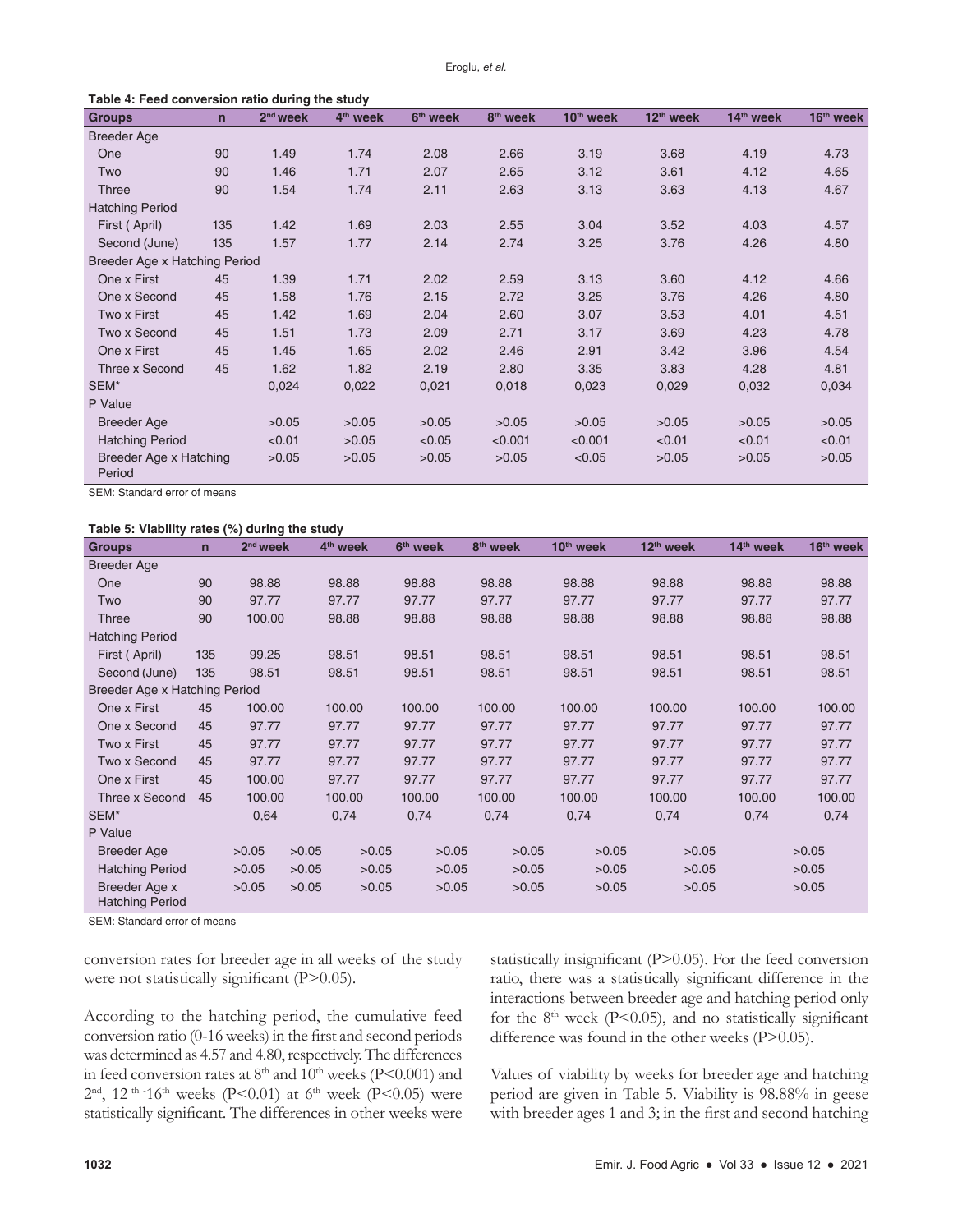periods, it was determined as 98.51%. Statistically, there was no statistical difference in any week and total of the 16-week fattening period, neither in terms of breeder age nor in terms of hatching period and hatching period interaction (P>0.05).

## **Carcass characteristics**

The values of slaughter and carcass characteristics of geese according to breeder age and hatching period are presented in Table 6a and 6b. Slaughter weights of geese with 1, 2, and 3 breeder ages were 5276.27, 5588.38, and 5606.38 g, respectively; hot carcass weights 3592.01, 3814.98, and 3850.64 g; cold carcass weights were determined as 3551.90, 3772.93, and 3809.54 g. The statistically significant difference between slaughter, hot carcass weight, cold carcass weight, featherweight, wing and back weights  $(P<0.01)$ , intestinal weight  $(P<0.05)$ ; There was no statistically significant difference in terms of head

|  | Table 6a: Carcass characteristics and relative weights (in g) in the study |  |  |  |
|--|----------------------------------------------------------------------------|--|--|--|
|--|----------------------------------------------------------------------------|--|--|--|

| <b>Groups</b>                    | $\mathbf n$ | <b>Slaughter weight</b> | Head   | <b>Blood</b> | Feather | Liver  | <b>Heart</b> | <b>Gizzard</b> | <b>Intestinal</b> |
|----------------------------------|-------------|-------------------------|--------|--------------|---------|--------|--------------|----------------|-------------------|
| <b>Breeder Age</b>               |             |                         |        |              |         |        |              |                |                   |
| One                              | 18          | 5276.27 <sup>b</sup>    | 215.30 | 258.55       | 236.19  | 115.69 | 34.52        | 150.27         | 348.44            |
| Two                              | 18          | 5588.38 <sup>a</sup>    | 224.00 | 268.13       | 259.19  | 119.75 | 34.16        | 163.91         | 371.38            |
| Three                            | 18          | 5606.38 <sup>a</sup>    | 225.75 | 266.33       | 259.77  | 109.94 | 33.50        | 164.00         | 371.74            |
| <b>Hatching Period</b>           |             |                         |        |              |         |        |              |                |                   |
| First (April)                    | 27          | 5545.29                 | 226.44 | 272.87       | 250.98  | 112.68 | 34.72        | 155.64         | 362.13            |
| Second (June)                    | 27          | 5435.40                 | 216.92 | 255.81       | 252.46  | 117.57 | 33.40        | 163.14         | 365.57            |
| Breeder Age x Hatching Period    |             |                         |        |              |         |        |              |                |                   |
| One x First                      | 9           | 5309.78                 | 221.89 | 265.50       | 238.11  | 117.94 | 36.33        | 147.60         | 350.24            |
| One x Second                     | 9           | 5242.78                 | 208.72 | 251.61       | 234.28  | 113.44 | 32.72        | 152.89         | 346.64            |
| Two x First                      | 9           | 5609.22                 | 227.89 | 275.83       | 256.56  | 116,01 | 33.55        | 153.11         | 367.66            |
| Two x Second                     | 9           | 5567.56                 | 220.11 | 260.44       | 261.83  | 123.50 | 34.77        | 174.72         | 375.11            |
| One x First                      | 9           | 5716.88                 | 229.55 | 277.27       | 258.27  | 104.11 | 34.27        | 166.16         | 368.50            |
| Three x Second                   | 9           | 5495.88                 | 221.94 | 255.38       | 261.27  | 115.77 | 32.72        | 161.83         | 374.98            |
| SEM*                             |             | 41,18                   | 2,10   | 3,54         | 2,86    | 2,97   | 0,47         | 2,59           | 3,63              |
| P Value                          |             |                         |        |              |         |        |              |                |                   |
| <b>Breeder Age</b>               |             | < 0.01                  | >0.05  | >0.05        | < 0.01  | >0.05  | >0.05        | >0.05          | < 0.05            |
| <b>Hatching Period</b>           |             | >0.05                   | < 0.05 | < 0.05       | >0.05   | >0.05  | >0.05        | >0.05          | >0.05             |
| Breeder Age x Hatching<br>Period |             | >0.05                   | >0.05  | >0.05        | >0.05   | >0.05  | >0.05        | >0.05          | >0.05             |

a, b: Differences in superscript letters within columns represent significant differences between groups.

SEM: Standard error of means

#### **Table 6b: Carcass characteristics and relative weights (in g) in the study**

| <b>Groups</b>                    | $\overline{n}$ | <b>Hot carcass</b>   | <b>Cold carcass</b>  | <b>Neck</b> | <b>Thigh</b> | <b>Breast</b> | <b>Wings</b>         | <b>Back</b>          | <b>Abdominal fat</b> |
|----------------------------------|----------------|----------------------|----------------------|-------------|--------------|---------------|----------------------|----------------------|----------------------|
| <b>Breeder Age</b>               |                |                      |                      |             |              |               |                      |                      |                      |
| One                              | 18             | 3592.00 <sup>b</sup> | 3551.90 <sup>b</sup> | 331.57      | 751.62       | 1040.92       | 548.16 <sup>b</sup>  | 728.47 <sup>b</sup>  | 149.34               |
| Two                              | 18             | 3814.98 <sup>a</sup> | 3772.93 <sup>a</sup> | 348.85      | 806.82       | 1104.28       | 582.87 <sup>ab</sup> | 774.27 <sup>ab</sup> | 155.82               |
| Three                            | 18             | 3850.64 <sup>a</sup> | 3809.54 <sup>a</sup> | 350.82      | 794.38       | 1095.27       | 605.13 <sup>a</sup>  | 807.9 <sup>a</sup>   | 155.96               |
| <b>Hatching Period</b>           |                |                      |                      |             |              |               |                      |                      |                      |
| First (April)                    | 27             | 3806.22              | 3766.23              | 341.97      | 793.55       | 1107.93       | 595.12               | 791.00               | 135.44               |
| Second (June)                    | 27             | 3698.85              | 3656.68              | 345.52      | 775.00       | 1052.38       | 562.32               | 749.46               | 171.97               |
| Breeder Age x Hatching Period    |                |                      |                      |             |              |               |                      |                      |                      |
| One x First                      | 9              | 3635.6               | 3594.7               | 327.67      | 762.51       | 1051.07       | 566.1                | 754.46               | 129.29               |
| One x Second                     | 9              | 3548.41              | 3509.11              | 335.48      | 740.74       | 1030.77       | 530.23               | 702.49               | 169.40               |
| Two x First                      | 9              | 3836.41              | 3798.28              | 348.14      | 796.72       | 1124.84       | 595.43               | 793.71               | 139.43               |
| Two x Second                     | 9              | 3793.55              | 3747.59              | 349.58      | 816.93       | 1083.72       | 570.32               | 754.82               | 172.21               |
| One x First                      | 9              | 3946.68              | 3905.72              | 350.11      | 821.43       | 1147.87       | 623.84               | 824.83               | 137.61               |
| Three x Second                   | 9              | 3754.60              | 3713.37              | 351.53      | 767.34       | 1042.66       | 586.43               | 807.95               | 174.31               |
| SEM*                             |                | 30,91                | 30,78                | 3,80        | 9,64         | 11,36         | 7,05                 | 8,78                 | 3,15                 |
| P Value                          |                |                      |                      |             |              |               |                      |                      |                      |
| <b>Breeder Age</b>               |                | < 0.01               | < 0.01               | >0.05       | >0.05        | >0.05         | < 0.01               | < 0.01               | >0.05                |
| <b>Hatching Period</b>           |                | >0.05                | >0.05                | >0.05       | >0.05        | < 0.05        | < 0.05               | < 0.05               | < 0.001              |
| Breeder Age x Hatching<br>Period |                | >0.05                | >0.05                | >0.05       | >0.05        | >0.05         | >0.05                | >0.05                | >0.05                |

a, b: Differences in superscript letters within columns represent significant differences between groups.

SEM: Standard error of means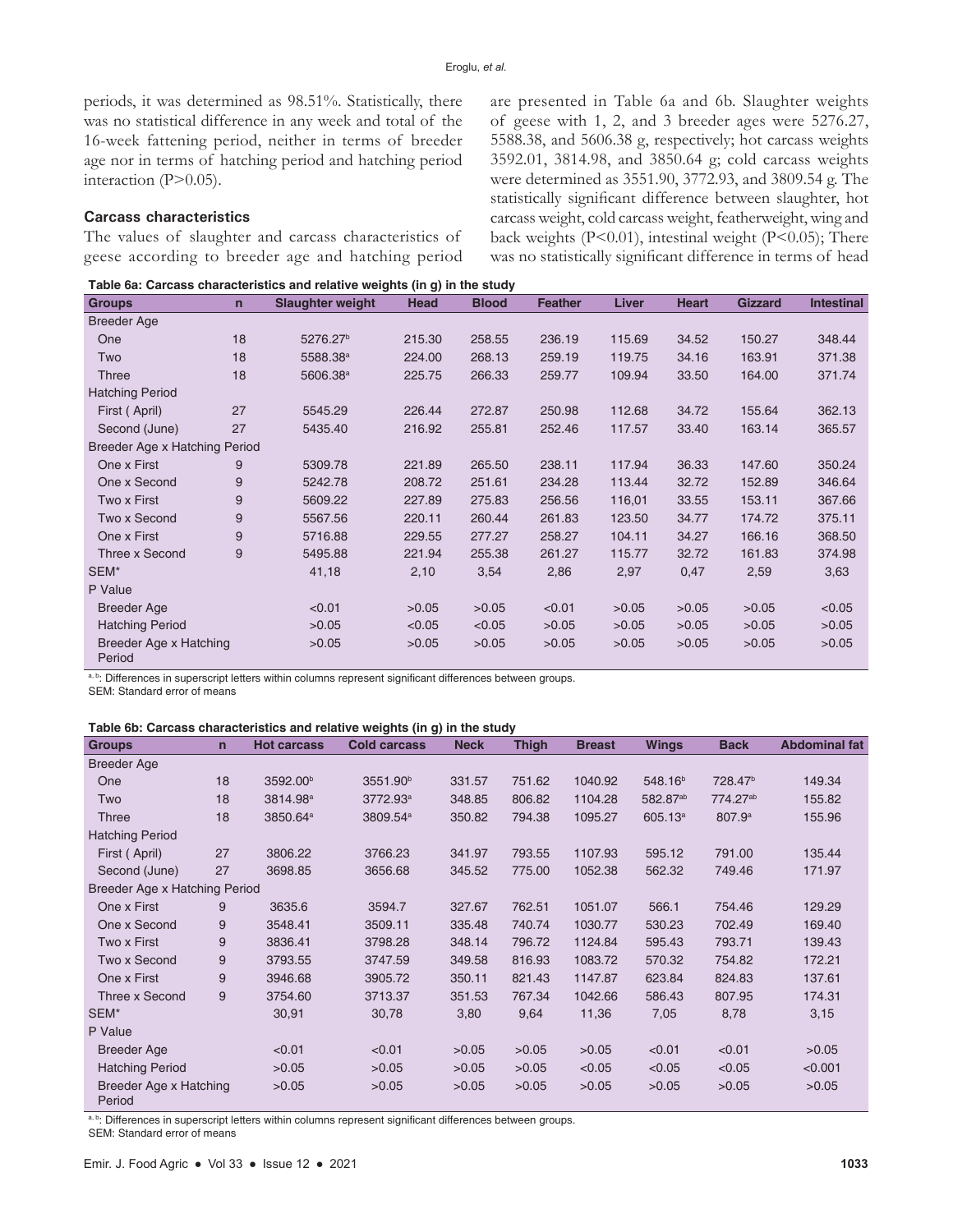weight, blood weight, heart weight, liver weight, chest and abdominal fat weight (P>0.05).

In the hatching period, slaughter weight averages were 5545.29 and 5435.40 g, respectively, in the first and second periods; hot carcass weight averages were 3806.22 and 3698.85 g; cold carcass weight averages were determined as 3766.23 and 3656.68 g. Differences in abdominal fat (P<0.001), head, blood, chest, wing, and back weights (P<0.05) between the groups were found statistically significant. There was no statistical difference for slaughter, hot carcass, cold carcass, feather, heart, liver, gizzard, intestinal, neck, and thigh weights (P>0.05).

Percentage values of slaughter and carcass characteristics are given in Table 7a and 7b. Hot carcass percentage of

| Table 7a: Carcass characteristics percentages and relative ratios (%) in the study |  |
|------------------------------------------------------------------------------------|--|
|                                                                                    |  |

|                                  | rable 7a. Carcass characteristics percentages and relative ratios (70) in the study |             |              |                 |       |                   |                |                   |  |  |  |  |  |
|----------------------------------|-------------------------------------------------------------------------------------|-------------|--------------|-----------------|-------|-------------------|----------------|-------------------|--|--|--|--|--|
| <b>Groups</b>                    | $\mathsf{n}$                                                                        | <b>Head</b> | <b>Blood</b> | <b>Feathers</b> | Liver | <b>Heart</b>      | <b>Gizzard</b> | <b>Intestinal</b> |  |  |  |  |  |
| <b>Breeder Age</b>               |                                                                                     |             |              |                 |       |                   |                |                   |  |  |  |  |  |
| One                              | 18                                                                                  | 4.08        | 4.89         | 4.47            | 2.18  | 0.65 <sup>b</sup> | 2.85           | 6.60              |  |  |  |  |  |
| Two                              | 18                                                                                  | 4.01        | 4.79         | 4.64            | 2.14  | $0.61^{ab}$       | 2.94           | 6.65              |  |  |  |  |  |
| Three                            | 18                                                                                  | 4.02        | 4.74         | 4.63            | 1.96  | 0.59a             | 2.92           | 6.63              |  |  |  |  |  |
| <b>Hatching Period</b>           |                                                                                     |             |              |                 |       |                   |                |                   |  |  |  |  |  |
| First (April)                    | 27                                                                                  | 4.09        | 4.91         | 4.52            | 2.03  | 0.62              | 2.81           | 6.53              |  |  |  |  |  |
| Second (June)                    | 27                                                                                  | 3.99        | 4.70         | 4.64            | 2.16  | 0.61              | 3.00           | 6.72              |  |  |  |  |  |
| Breeder Age x Hatching Period    |                                                                                     |             |              |                 |       |                   |                |                   |  |  |  |  |  |
| One x First                      | 9                                                                                   | 4.18        | 4.99         | 4.48            | 2.22  | 0.69              | 2.79           | 6.59              |  |  |  |  |  |
| One x Second                     | 9                                                                                   | 3.98        | 4.80         | 4.47            | 2.16  | 0.62              | 2.92           | 6.61              |  |  |  |  |  |
| Two x First                      | 9                                                                                   | 4.07        | 4.92         | 4.58            | 2.07  | 0.60              | 2.74           | 6.56              |  |  |  |  |  |
| Two x Second                     | 9                                                                                   | 3.96        | 4.67         | 4.71            | 2.22  | 0.63              | 3.14           | 6.75              |  |  |  |  |  |
| One x First                      | 9                                                                                   | 4.01        | 4.84         | 4.51            | 1.81  | 0.59              | 2.91           | 6.44              |  |  |  |  |  |
| Three x Second                   | 9                                                                                   | 4.03        | 4.64         | 4.75            | 2.10  | 0.59              | 2.93           | 6.82              |  |  |  |  |  |
| SEM*                             |                                                                                     | 0,032       | 0,043        | 0,041           | 0,050 | 0,008             | 0,047          | 0,051             |  |  |  |  |  |
| P Value                          |                                                                                     |             |              |                 |       |                   |                |                   |  |  |  |  |  |
| <b>Breeder Age</b>               |                                                                                     | >0.05       | >0.05        | >0.05           | >0.05 | < 0.05            | >0.05          | >0.05             |  |  |  |  |  |
| <b>Hatching Period</b>           |                                                                                     | >0.05       | < 0.05       | >0.05           | >0.05 | >0.05             | >0.05          | >0.05             |  |  |  |  |  |
| Breeder Age x Hatching<br>Period |                                                                                     | >0.05       | >0.05        | >0.05           | >0.05 | >0.05             | >0.05          | >0.05             |  |  |  |  |  |

a, b: Differences in superscript letters within columns represent significant differences between groups.

SEM: Standard error of means

#### **Table 7b: Carcass characteristics percentages and relative ratios (%) in the study**

| <b>Groups</b>                           | $\mathbf n$ | <b>Hot Carcass</b> | <b>Cold carcass</b> | <b>Neck</b> | <b>Thigh</b> | <b>Breast</b> | <b>Wings</b> | <b>Back</b> | <b>Abdominal fat</b> |
|-----------------------------------------|-------------|--------------------|---------------------|-------------|--------------|---------------|--------------|-------------|----------------------|
|                                         |             | percentage         | percentage          |             |              |               |              |             |                      |
| Breeder Age                             |             |                    |                     |             |              |               |              |             |                      |
| One                                     | 18          | 68.08              | 67.32               | 9.34        | 21.15        | 29.30         | 15.42        | 20.51       | 4.19                 |
| Two                                     | 18          | 68.23              | 67.47               | 9.26        | 21.36        | 29.24         | 15.42        | 20.56       | 4.13                 |
| <b>Three</b>                            | 18          | 68.67              | 67.94               | 9.21        | 20.83        | 28.75         | 15.87        | 21.21       | 4.10                 |
| <b>Hatching Period</b>                  |             |                    |                     |             |              |               |              |             |                      |
| First (April)                           | 27          | 68.62              | 67.89               | 9.09        | 21.04        | 29.39         | 15.79        | 21.04       | 3.59                 |
| Second (June)                           | 27          | 68.03              | 67.26               | 9.45        | 21.19        | 28.80         | 15.36        | 20.48       | 4.70                 |
| Breeder Age x Hatching Period           |             |                    |                     |             |              |               |              |             |                      |
| One x First                             | 9           | 68.48              | 67.71               | 9.13        | 21.18        | 29.13         | 15.75        | 21.01       | 3.59                 |
| One x Second                            | 9           | 67.68              | 66.93               | 9.56        | 21.12        | 29.38         | 15.11        | 20.02       | 4.81                 |
| Two x First                             | 9           | 68.34              | 67.66               | 9.20        | 20.94        | 29.97         | 15.65        | 20.95       | 3.66                 |
| Two x Second                            | 9           | 68.12              | 67.29               | 9.33        | 21.79        | 28.52         | 15.20        | 20.16       | 4.60                 |
| One x First                             | 9           | 69.03              | 68.31               | 8.95        | 20.99        | 29.38         | 15.97        | 21.16       | 3.52                 |
| Three x Second                          | 9           | 68.31              | 67.56               | 9.47        | 20.67        | 28.12         | 15.77        | 21.27       | 4.69                 |
| SEM*                                    |             | 0,159              | 0,156               | 0,087       | 0,153        | 0,190         | 0,115        | 0,211       | 0,074                |
| P Value                                 |             |                    |                     |             |              |               |              |             |                      |
| <b>Breeder Age</b>                      |             | >0.05              | >0.05               | >0.05       | >0.05        | >0.05         | >0.05        | >0.05       | >0.05                |
| <b>Hatching Period</b>                  |             | >0.05              | >0.05               | < 0.05      | >0.05        | >0.05         | >0.05        | >0.05       | < 0.001              |
| Breeder Age x<br><b>Hatching Period</b> |             | >0.05              | >0.05               | >0.05       | >0.05        | >0.05         | >0.05        | >0.05       | >0.05                |

SEM: Standard error of means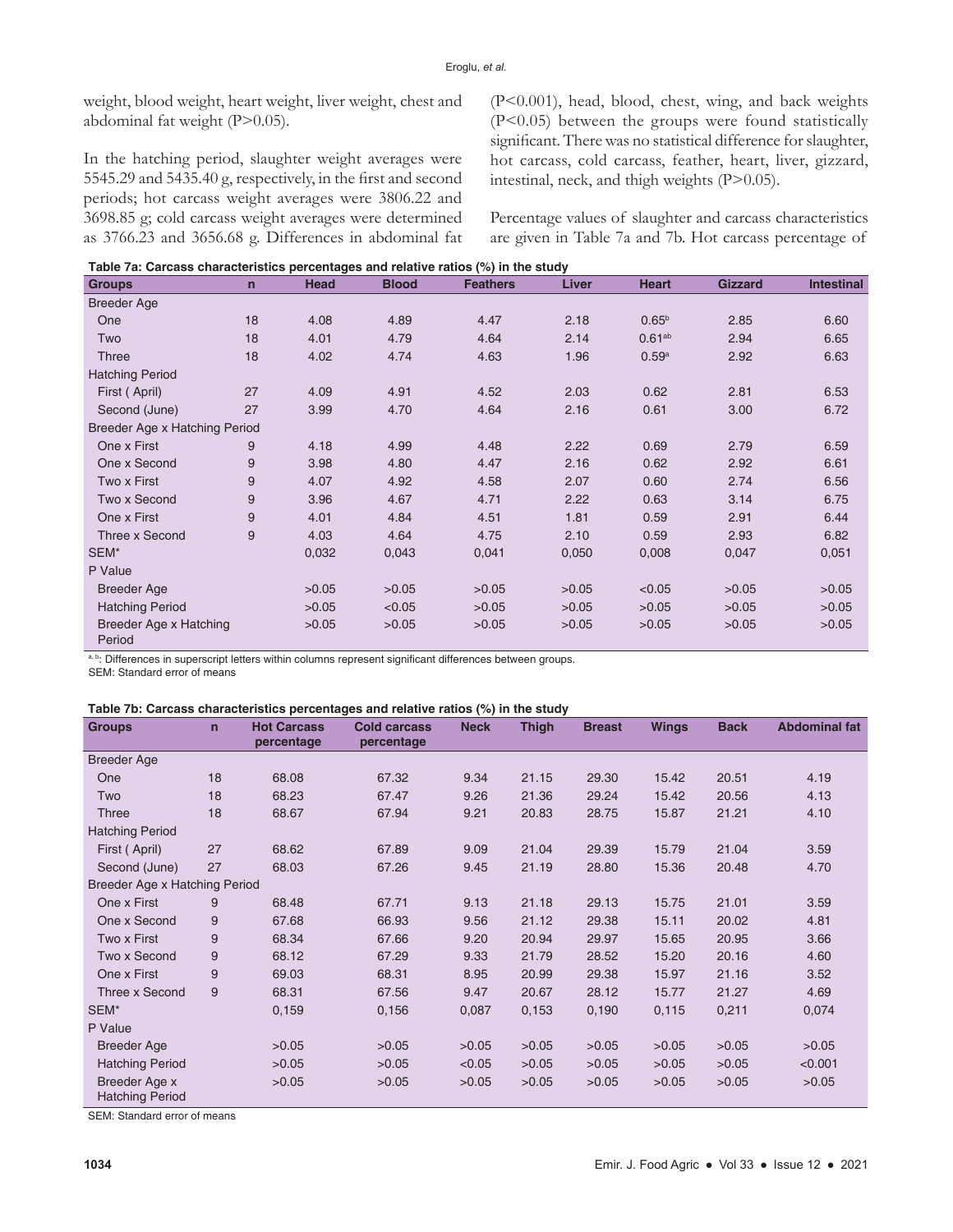geese with breeder ages 1, 2, and 3 were 68.08%, 68.23%, and 68.67%; cold carcass percentage were determined as 67.32%, 67.47%, and 67.94%. In comparison, the heart ratio in terms of breeder age was statistically significant (P<0.05), no statistically significant difference was found in terms of carcass ratio of other parts (P>0.05).

In relation to the hatching period, warm carcass percentage were 68.62% and 68.03% in the first and second periods, respectively; cold carcass yields percentage determined as 67.89% and 67.26%. Statistically significant differences were found in blood and neck (P<0.05) and abdominal fat ratios (P<0.001). Differences between groups to slaughter weight, hot and cold carcass percentages, head, feather, liver, intestinal, wing, breast, and back ratios were statistically insignificant (P>0.05).

No statistically significant difference was observed in the interaction between breeder age and the hatching period  $(P>0.05)$ .

## **DISCUSSION**

#### **Fattening performance**

It has been reported that the growth rate is higher in the first weeks of the poultry animals. Parallel to this, the rate of growth of geese is rapid in the first few weeks of this study (Peebles et al., 1999; Buzala and Janicki, 2016). The higher average body weight gain in the early weeks of this study is related to this reason. Alsobayel et al. (2013) reported that older breeders obtained chick with higher hatch weight from hatching eggs. Petek et al. (2003) and Nazlıgül et al. (2005) reported that chicks with a high hatching weight reached a higher body weight during their adult period. Hatching weight is the cause for the differences between the groups in terms of breeder age. Additionally, it is assumed that both, hatching weight and seasonal temperature alterations are the reason for the difference between the groups for the hatching period (May and Lott, 2001). Heat stress is thought to reduce protein synthesis by disrupting intestinal structure and increase protein solubility by disrupting mitochondrial function in muscles in the harmful effects of high temperatures on body weight gain (Santos et al, 2015; Zuo et al., 2015; Huang et al., 2015).

In the study, the cumulative feed consumption (25.73 kg) of geese obtained from breeder ages three was higher than the feed consumption (24.57 and 25.53 kg) of geese obtained from breeder ages one and two, and these differences were statistically significant. (P<0.05). These findings can be explained by the increasing hatcher weight with the age of the breeder and the high correlation between feed consumption and body weight reported by Scott (2005). In the studies carried out, Biesek et al. (2020), 27.38 and 27.62 kg, and Sisman (2016) determined the feed consumption of domestic Turkish geese as 40.33 kg. The feed consumption values in the study are lower than in these two studies.

Depending on the hatching period, it was found that the total feed consumption amounts were higher in the 1<sup>st</sup> period for the first 7-week fattening period, and the cumulative feed consumption was higher in the 2nd period. This change is thought to be due to the temperature differences in the relevant periods and the stress caused by this coinciding with different growth stages. This situation was similar to Oliveira et al. (2006) finding on the adverse effects of high ambient temperature on feed consumption in their study on the effects of temperature and relative humidity on the yield performance of broilers.

According to the age of the breeder, the feed conversion ratios in the first 8-weeks period were 2.66, 2.65, and 2.63, respectively; For the 16-week fattening period, cumulatively, it was determined as 4.73, 4.65, and 4.67, respectively. Elminowska-Wenda (1997), the 16-week feed conversion rate in white Italian geese 5.21 and 5.5 in male and female geese; Boz (2015), determined the 16-week feed conversion rate in domestic geese to be 4.68 and 4.60 in intensive and free systems, respectively. According to the hatching period, the feed conversion rate between weeks was 2.55 and 2.74 for the first and second periods in the first eight weeks, respectively; For the total fattening period of 16 weeks, it was determined as 4.57 and 4.80. Donkoh (1989) and Suk



**Graph 1.** Various pictures from the experiment.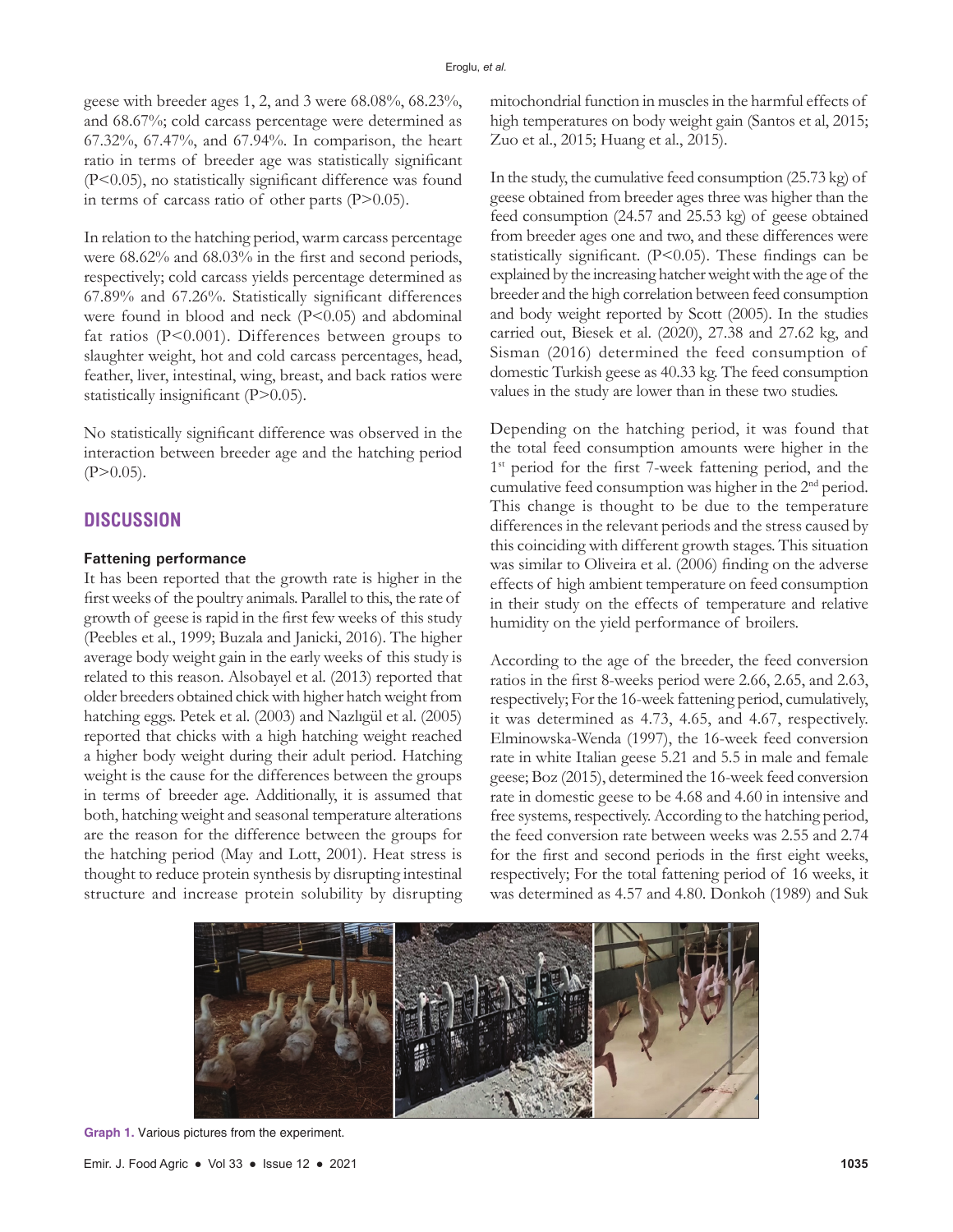et al. (1995) stated that temperature changes below or above the ideal temperature negatively affect feed conversion rates.

It was observed that all of the deaths during the study occurred within the first four weeks, with a maximum in the second week. The viability of the geese with breeder ages one and two (98.88%) was higher than that of breeder age two (97.77%). It was figured out that it was the same with 98.52% in the first and second hatching periods and the differences were not statistically significant. It is thought that most of the organs and physiological systems of most of the goslings are not fully functional in the first weeks of their lives and that many factors such as environment and care during this period negatively affect the living conditions of the goslings and increase their mortality in the first weeks (Yerpes et al., 2020).

## **Carcass characteristics**

In the study, slaughter weights of one, two, and three geese of breeder age were 54276.27, 5588.38, and 5606.39 g, respectively; the hatching time was found to be 5545.29 g in the first period and 5435.40 g in the second period. In parallel with the live weight, the fact that the live weights of the geese obtained from older breeder are higher than those obtained from young breeder may affect this situation. Uhlílová et al. (2018), in a study on Eskildsen Schwer and Czech breed geese, found the slaughter weight of geese at 16 weeks age as 6550 and 5899 g for Eskildsen Schwer hybrid males and females, respectively, and 5349 and 4119 g for Czech males and females. Boz (2015) determined the slaughter weights as 5280 and 4404 g, respectively, in a study on geese obtained by artificial and natural hatching.

Differences between hot and cold carcass weights were statistically significant (P<0.01) for breeder age but statistically insignificant for the hatching period. The differences between hot and cold carcass yields were statistically insignificant for both breeder age and hatching period. These results are similar to the effects of live weight on carcass reported by Narinç et al (2015). Furthermore, the differences between breeder age groups are consistent with the results of Onbaşılar et al. (2008). Uhlílová et al. (2018) determined cold carcass weights of male and female Eskildsen heavy geese of 4410 and 3955 g; cold carcass yield was determined as 72.1% and 71.8%, respectively. Boz (2015) calculated the cold carcass weight of geese obtained from artificial hatching as 3441 g, the cold carcass weight of geese obtained from natural hatching as 2799 g; their yields were found 65.16% and 63.56%, respectively.

Abdominal fat weight was higher in the second period (171.77 g), which this difference among the hatching periods was statistically significant (P<0.001). It can be assumed that the high abdominal fat in geese in the second hatching period may be shaped by the increase in feed consumption

as the seasonal temperature begins to decrease in last weeks. Biesek et al. (2020), determined the abdominal fat weight as 205.55 and 223.88 g, the rate of 4.73% and 5.13%. Boz (2015) found the abdominal fat weight to be 281.19 g at the 16<sup>th</sup> week and 8.91%. It is seen that the abdominal fat weights and ratios obtained in this study are lower than the values found by Biesek (2020) and Boz (2015).

The study identified the highest hot and cold carcass, head, feather, gizzard, intestinal, neck, wing, dorsal, and abdominal fat weights in geese with breeder age three; It was determined that the highest blood, liver, heart, leg, and breast weights were from the geese with the breeder age of two. Depending on the hatching period, the highest hot and cold carcass, blood, heart, head, thigh, wing, breast, and back weights are in the first hatched geese; It was determined that the highest feather, liver, intestinal, gizzard, and thigh weights were in the geese obtained in the second hatching period. In general, in both cases, it is seen that the organ and carcass parts of the groups with higher body weight are heavier. It is assumed that this is due to the reflection of the live weight on the carcass and organs. It is assumed that this effect is related to breeder age as the live weights of the offspring obtained from older breeders are higher than those obtained from young breeders. It is thought that the differences in the findings of this study and other researchers regarding the carcass and its parts are due to factors such as race, age, season, care, and feeding.

# **CONCLUSIONS**

According to the findings obtained from the research, the breeder age affects the hatching weight. As a result, it was found that slaughter and carcass characteristics were higher in geese obtained from old breeders. It has been observed that seasonal conditions and hatching weight may cause differences in feed consumption and conversion rates. Also it is considered that it is important to increase studies on breeding and different genotypes about the disadvantages of goose species, such as low thigh and breast ratios, which are desirable meat sources in carcasses.

# **ACKNOWLEDGEMENTS**

This research was part of the Ph.D. thesis of the first author. It was supported by The Scientific and Technological Research Council of Turkey (119O925), and the authors are grateful for this support.

## **Authors' contributions**

Mehmet EROGLU: Research hypothesis, methodology and experimental procedures, data collection and analysis, result interpretation, manuscript writing.